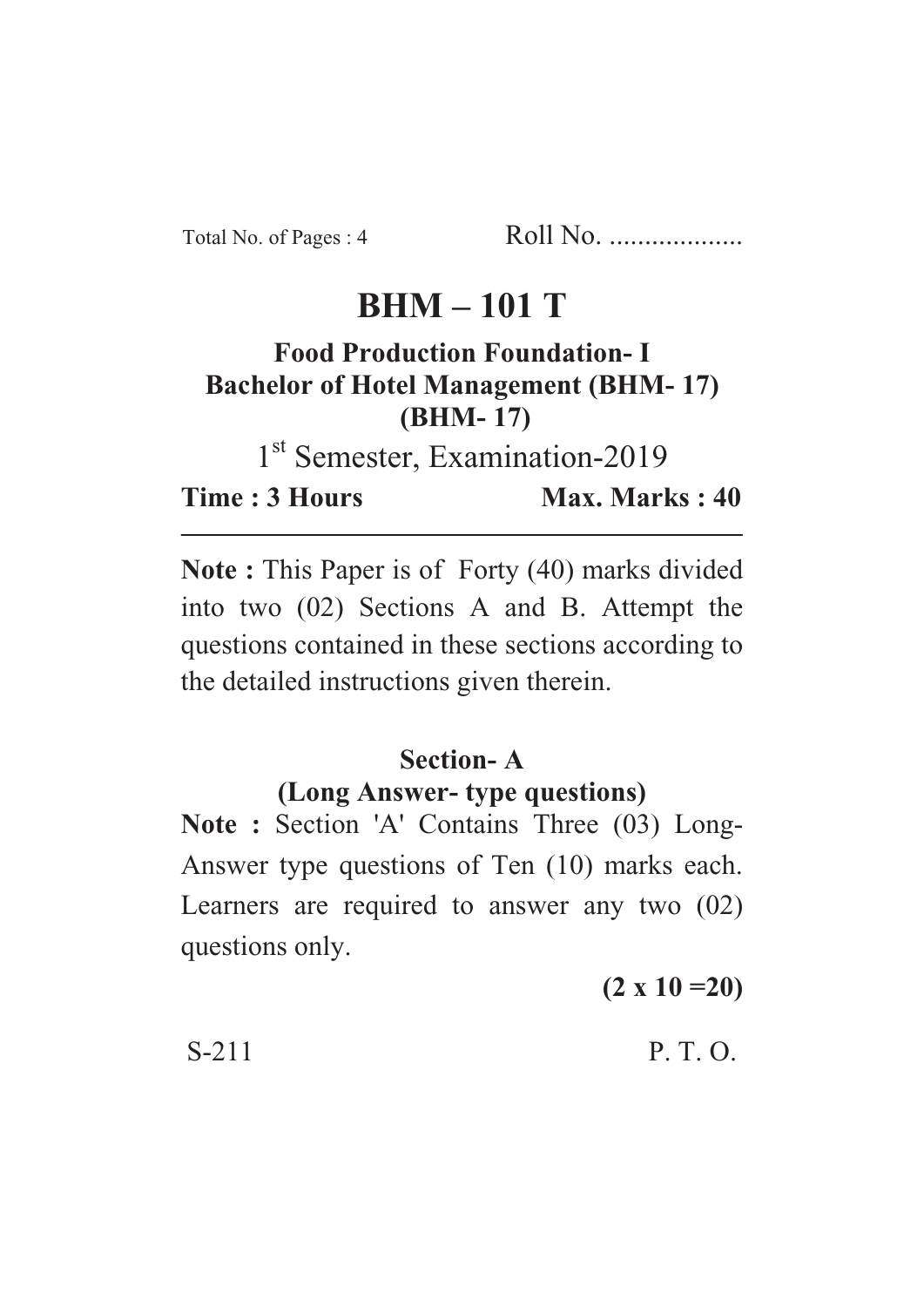- **(2)**
- 1. Classify Salad and briefly explain the components of salad.
- 2. Distinguish between Stock and Soup. Classify soup with examples. Write the recipe for preparing two litres of Minestrone soup.
- 3. Explain in detail the various kitchen equipments used in large hotels.

## **Section - B (Short-Answer-Type questions)**

**Note :** Section 'B' contains six (06) Short- answer type questions of Five (05) marks each. Learners are required to answer any Four (04) questions only.

**(5x4=20)**

S-211